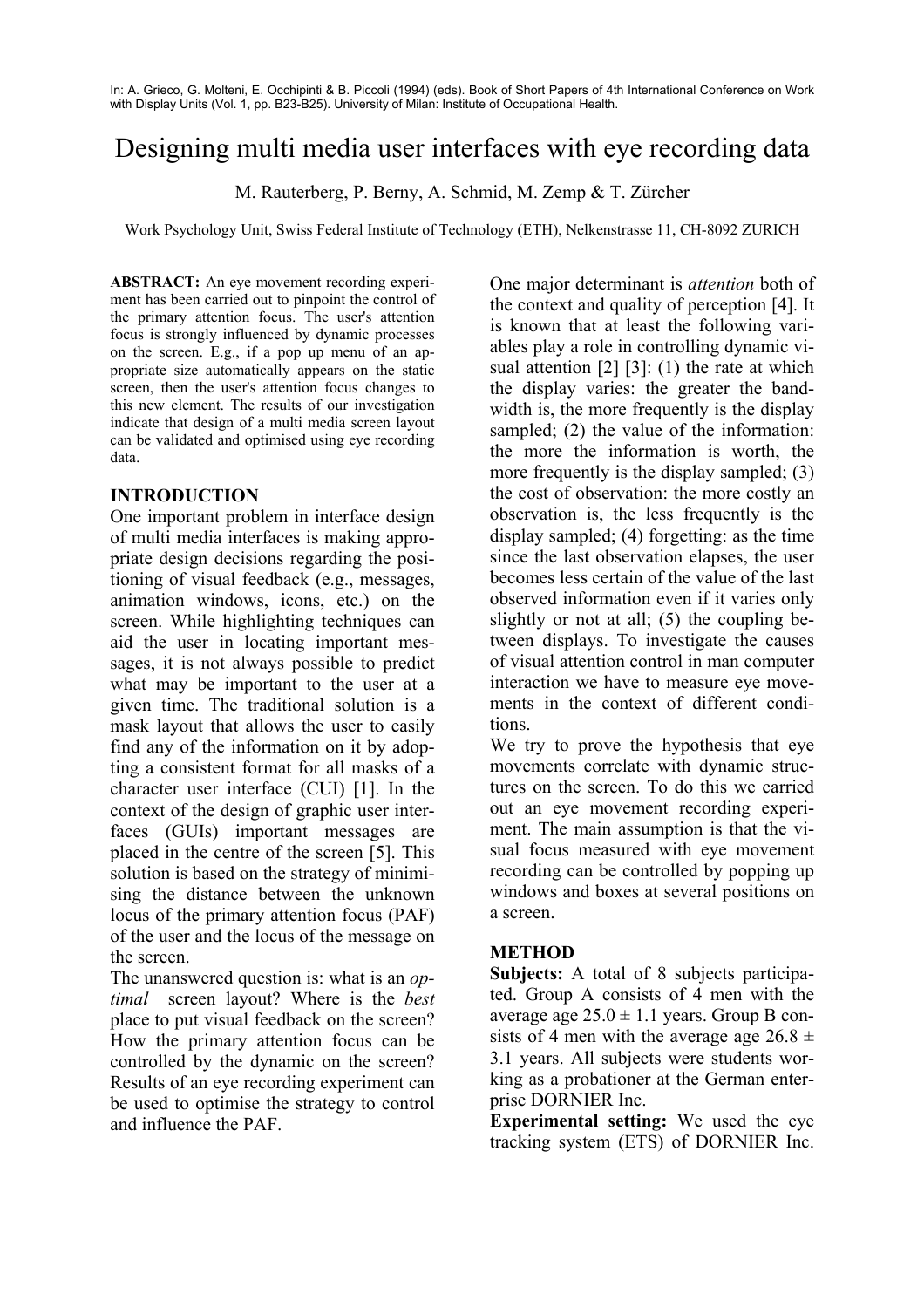The subject sat in a normal distance (30"- 50") in front of a computer screen (17") without any contact to the eye recording measurement unit.

**Material:** The experiment was run on an PC (Olivetti M386) with colour screen (VGA, 17"). The standard Windows 3.0 environment with a multi media information system of a German bank association was used. One version was developed by the German multi media software house ADI Inc. in Karlsruhe. The second version was redesigned and programmed at our usability laboratory.

**Tasks:** Subjects were instructed to solve 11 tasks:

- (1) Search a house for a price of 450,000.– \$.
- (2) Who is responsibly for the sales talk about immovable?
- (3) Where is the office of this person located in the building?
- (4) To buy the house I need a mortgage. Where can I get this?
- (5) Where can I get information about buying and selling of securities?
- (6) The bank offers different events of entertainment. I have a free day (April, 7th, 1993). Which events are offered?
- (7) I have not enough cash and I am nearby the main station. Where is the next cash service?
- (8) Where is the cash counter located in the building?
- (9) Which spectrum of services are available at the cash service desk?
- (10) Look for the next immovable, which you can find?
- (11) Look around in the whole information system for things you are interested in (2 min.).

**Procedure:** Factor A was the task type. Factor B was the difference between two multi media interfaces. All subjects had to solve the same eleven tasks in the same fix order with both interfaces.

**Measures:** To calculate the correlation of the PAF with the dynamic structures on the screen the distance (d) between the fixation point and the dynamic structure of the screen was measured. The visual focus is given by the ETS as a crossing point of two white lines on the video. The frequencies of eye positions were counted with time increments of 20 ms.

## **RESULTS AND CONCLUSION**

**Empirical validation:** We can observe the strong influence of dynamic screen processes on eye movements. To solve the instructed tasks, most of the users are looking around on the screen to find the right information or a hotspot (mouse sensitive area). If something appears on the screen during this search process, then the normal reaction is to look on this new element. One important condition is the size of appearing elements. If the size is too small, then most of the users have no chance to react on this signal [7].

Analysing the recorded videos we have to differentiate two situations: (1) the user come to an unknown screen, (2) the user look on a known screen. In case (1) a user tries to orient himself. After this orientation phase he is looking for the task related information. A new element, that appears on the screen, interrupts the users' search behavior. If the new information is not task related, then the user is disturbed. In case (2) he has a strong expectation about the dynamics on the screen. If a user expects a specific information appearing on a certain place, then his eyes jump several times to the place, wether or not the information is given. In these cases a reduction of time to pop up information could be helpful.

**Multimedia interface design:** Our main design goal is the control of the user's attention focus. What is an *optimal* screen layout is till now the open and unanswered question. What we need, is a good indicator, which gives the interactive program the information, where the primary attention focus is actually on the screen. We found the actual position of the mouse cursor as such an indicator [7]. We are now able to present the actual information, feedback, etc. nearby the actual focus on the screen. This solution is not possible, if we have a touch screen. For this case we have to steer the attention flow of the user.